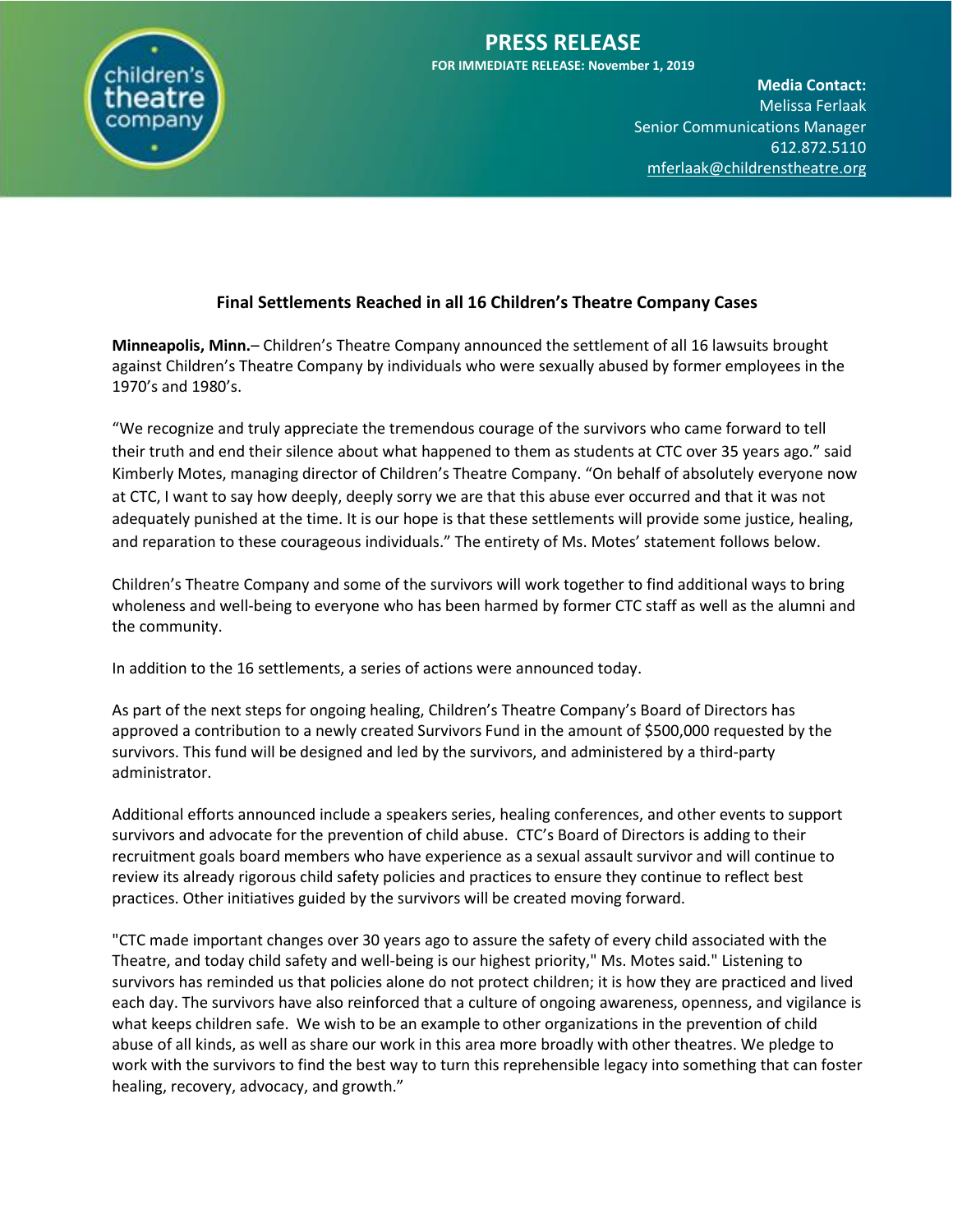### **Statement of Children's Theatre Company**

#### **November 1, 2019**

### **CTC Statement on Concluded Legal Process and Settlements by Kimberly Motes, Managing Director**

Children's Theatre Company is grateful to be part of announcing the conclusion of the legal process and that we have reached settlement agreements with all 16 survivors who filed civil lawsuits against the theatre stemming from child sexual abuse by former employees in the 1970s and early 1980s.

I wish to acknowledge the deep and continuing pain that such trauma causes and our hope that these settlements will provide some justice, healing, and reparation. On behalf of absolutely everyone now at CTC, I want to say how appalled and deeply, deeply sorry we are that this abuse ever occurred. We are sorry it was not adequately punished at the time and so sorry that the pain of the survivors has not been recognized and that survivors had to suffer in silence for so long.

I want to recognize the tremendous courage of the survivors who came forward, most especially to Laura Stearns. Your leadership, strength, and perseverance throughout this legal process has been remarkable and I want to thank you for helping get us to this point and inviting me to join you today. Peter Brosius, our artistic director, and I look forward to working with you and Jina Penn-Tracy to move healing forward.

Going into this litigation process, the current leadership and board had no idea what pain had been silenced and how many lives had been harmed or lost from the trauma. From the moment these cases were filed against us, in December 2015, we have never challenged a survivor's account who has come forward and shared it with us. We believe them.

The legal process is very difficult for everyone, most especially for survivors of sexual abuse. We have tried, at times imperfectly, to be as respectful and compassionate as possible throughout this long, complex process. It was much more complicated and took far more time than any of us had ever wanted or expected. We realize this is only one moment in what we hope will be a longer healing process and partnership with the survivors for the whole of our community, past and present. Going forward, we wish to participate in a healing partnership with those survivors who were not able to speak until now.

We acknowledge that the acts of abuse by former staff members took childhoods away from these children, forever impacting their lives in painful, traumatic, and dangerous ways. The pain is deep and broad, and we recognize this pain extends to survivor's families, friends, and communities. The legacy left by these horrible abusers caused untold harm to innocent children and the abusers were not punished adequately by the court system of the day 35 years ago.

Children's Theatre Company acknowledges the larger community of Children's Theatre alumni from 1965- 1985 who were impacted by the abusive behavior, sexual and otherwise, of former staff. No child should have ever been exposed to such horrific behavior and we are truly sorry that so many of you carry the scars from those wounds. Nothing we will do will ever undo the pain that has been endured by our former students. Today, we are committed to being a partner in finding ways where we can collaborate with the survivors in bringing wholeness and well-being to everyone who has been harmed by these former staff.

We believe in the power of storytelling and we encourage survivors to tell their stories, whenever they are ready—as painful as they are to hear for all of us at CTC today—because these experiences go against everything we stand for today. We understand that it is important for survivor's voices to be heard, for their truths to be known, and for us to honor them by listening deeply and acknowledging them.